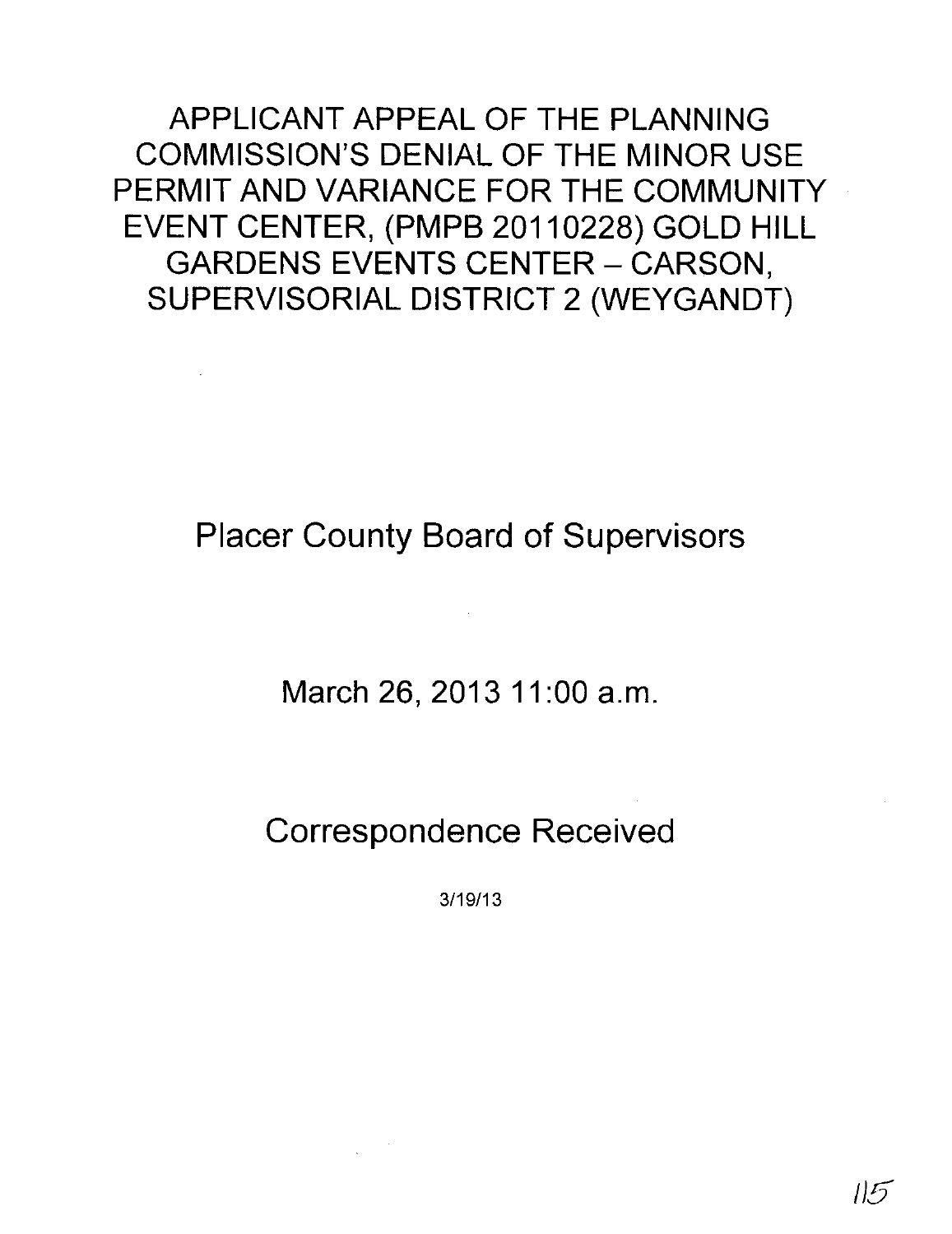From: Sent: To: Cc: Subject: Attachments: Carol Rubin [c\_rubin@sbcglobal.net] Monday, November 05,2012 12:55 PM Placer County Planning Kathi Heckert; Placer County Board of Supervisors Response to revised MUP application Gold Hill Gardens Resp GHG rev sub to PC 11\_8.pdf

Hello,

I am attaching a response to the revised application for a Minor Use Permit for the Gold Hill Gardens Community Center (PMPB 20110228) scheduled to be heard before the Placer County Planning Commission on November 8.

Thank you,

Carol Rubin Save Placer Farmlands saveplacerfarmlands@ymail.com

RECEIVED<br>BOARD OF SUPERVISORS<br>SBOS Rec'd CORL COCO

NOV 06 2012

 $\frac{\text{Sup D1}}{\text{Sup D2}}$  Sup D4  $\longrightarrow$  Aide D1, Aide D4, Sup D1 - Sup D4 - Aide D1 - Aide D4<br>Sup D2 - Sup D5 - Aide D2 - Aide D5<br>Sup D3 - Aide D3 - Aide D3 - Sup D3 - Ride D3 - 5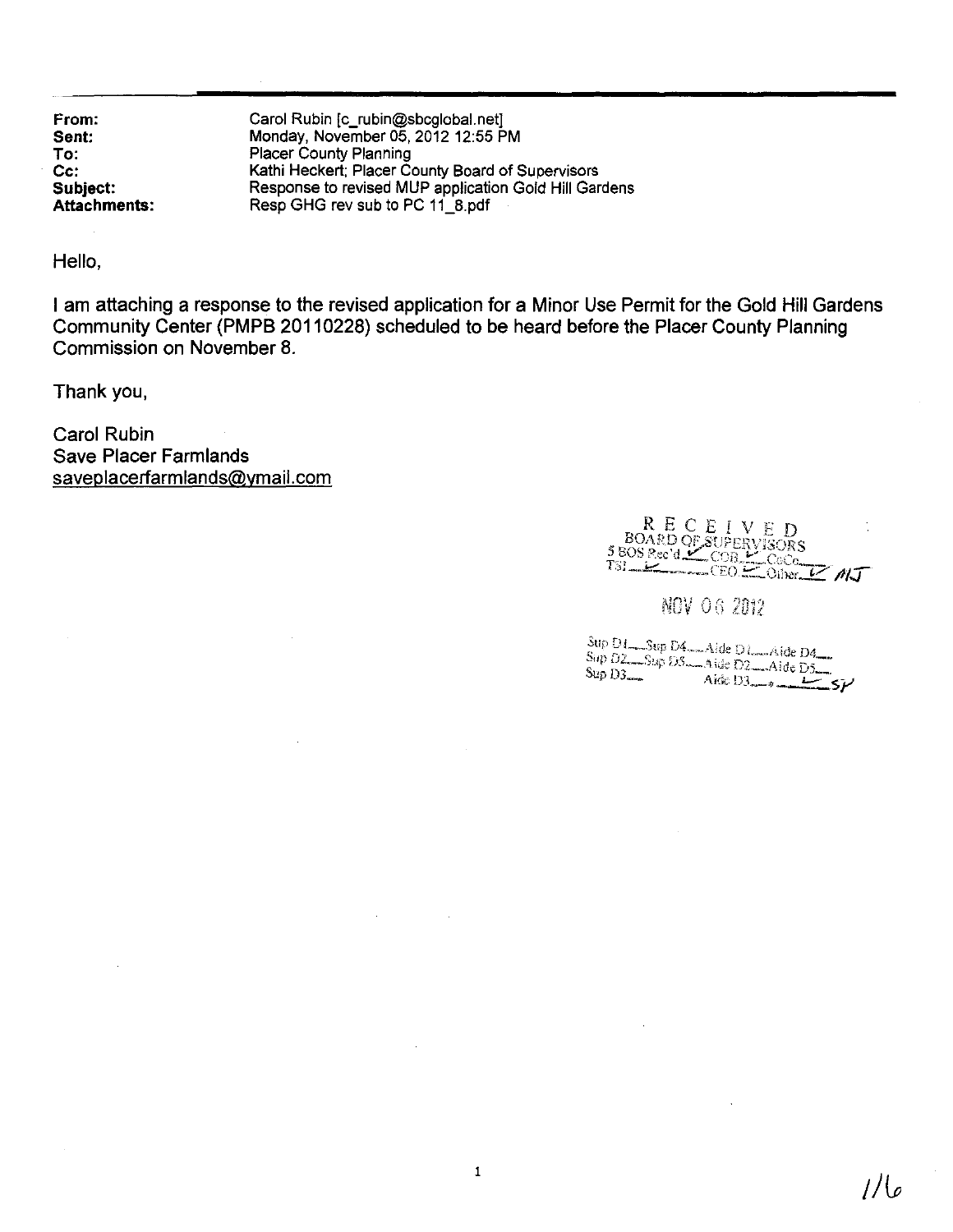Approval will also exacerbate the present difficulties residents have with respect to code enforcement at these types of events. Most of these events are held outside normal working hours (i.e., after 5 pm and on weekends). Placer sheriff's deputies enforce only code violations, not MUP violations. Citizens who wish to report events with more than the permitted number of patrons, or events outside the permitted hours of operation, for example, have no realistic way of doing so, as the event in violation will be over by the time the report can be filed.

We have requested before, and again request in this document: Please withhold approval of this and all other for-profit private "event centers" until the Placer County Code can be revIsed to include more realistic definitions, standards of operation and adequate code enforcement.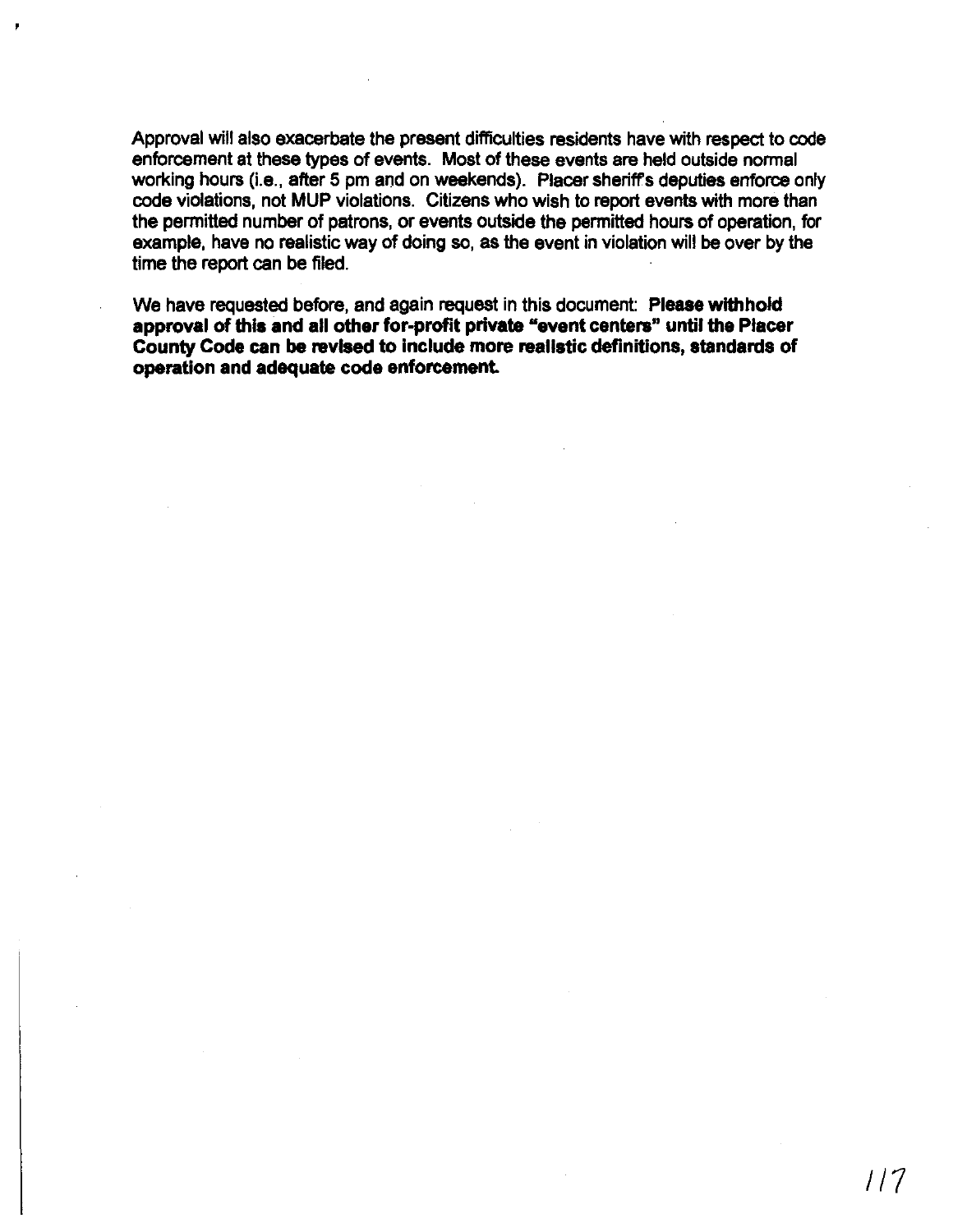## Specific Comments:

*r*

These remarks reference only the revised application and are in addition to and do not replace the comments previously submitted regarding this project.

Page 5: The MAC in which the proposed facility is located (Rural Lincoln MAC) voted to recommend denial of this project. The MAC serving the properties east of Gold Hill Road (Newcastle/Ophir MAC) declined to support the project, expressing several reservations. The Agricultural Commission voted *unanimously* to recommend denial. Opposition from the surrounding community has been sustained and overwhelming. On what basis, then, does Staff conclude that this project is without "significant impacts" and is an acceptable project for this site?"

Pages 6 - 7: The hours of operation proposed by the applicant, to 10 pm Wed - Sat. are still excessive given traffic and noise considerations. At 10 pm Gold Hill Road, narrow, unlit, and winding, as are the feeder routes (Fowler and Fruitvale Roads), is totally dark and will be confusing to event patrons, almost all of whom will be unfamiliar with the area. Traffic noise and congestion at this late hour is an extreme imposition upon area residents, many of whom live within 100 feet of the roadways. Additionally, the applicant proposes to have an outdoor amplified sound system (p 11) until 10 pm. Given that he proposes to construct a 5250  $\mathrm{ft}^2$  facility, why is an outdoor sound system necessary at all, and why is staff recommending it as late as 10 pm?

While the applicant has reduced the event size from 200 to 150 persons, the building size has been maintained at 5250  $\text{ft}^2$ . Why is such a large building needed for the reduced number of patrons? The persistence of the excessively large building raises the suspicion that the applicant either does not intend to comply with the provisions of the MUP or intends to apply for a variance to increase the number of patrons shortly after the MUP is granted.

Page 8. The applicant has reduced the number of patrons/event by 25% but reduced the number of available parking spaces by 37%. Sixty spaces for 150 patrons is clearly inadequate and does not correspond with the number of trips projected by the applicant's own KD Anderson analysis (75% of <sup>95</sup> trip ends =<sup>71</sup> trip ends for <sup>150</sup> patrons). How will 71 vehicles fit into 60 spaces? The applicant is also projecting "ten outside personnel" (page 7) per event, and does not even mention delivery vehicles. Where will these support vehicles park?

The applicant briefly asserts he "will have an overflow parking area on site" but the location and size of this hypothetical parking are not given, nor has the impact of this "overflow" parking been assessed in the MND.

Page 15 Wrlh reference to the Guest Ranch Cottages, county staff assert:

1. "The granting ofthis Variance will constitute a grant...INCONSISTENT [emphasis added) with the limitations upon other properties .....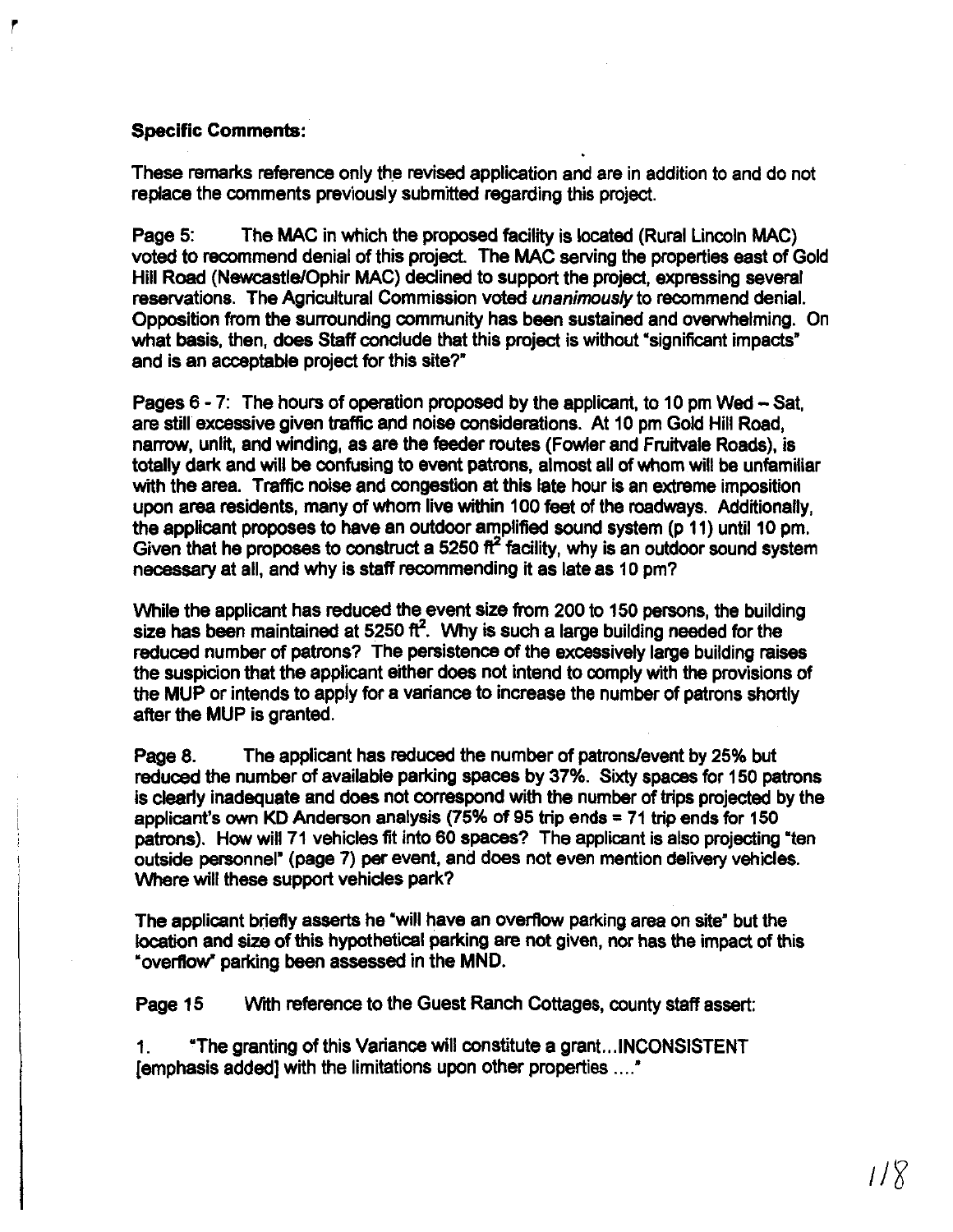2. "The granting of this Variance WOULD...ADVERSELY [emphasis added] affect public health or safety ...."

3. "The Variance IS INCONSISTENT [emphasis added] with the Placer County General Plan.:

Either Staff are acknowledging serious issues with the Guest Ranch proposal or this section contains significant typographical errors. If the former is the case, it is inconceivable why the relatively low-impact **Bed** and Breakfast uses are incompatible but the high-impact 'Community Center" is justifiable.

We note however, that we are not objecting to the **Bed** and Breakfast or Retail Nursery portions of this proposal, only to the "Community Center" usage.

Carol Rubin on behalf of: Save Placer Farmlands P.O. Box 1296 Newcastle, CA 95658

•

cc via email to: kheckert@placer.ca.gov bos@placer.ca.gov